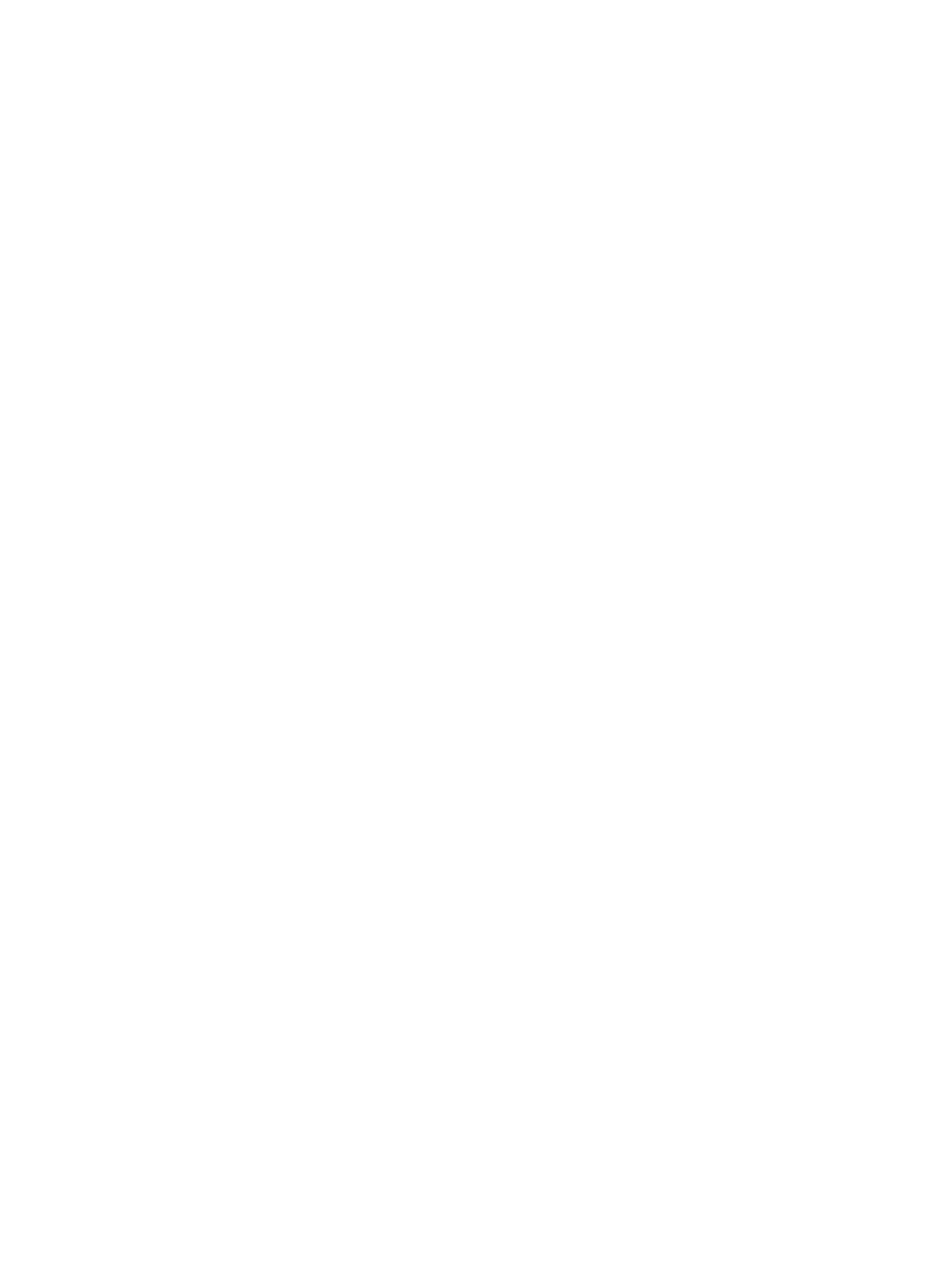physiologic properties [3]. Among these, EAAT1 and EAAT2, primarily expressed in the plasma membranes of astrocytes and oligodendrocytes, are responsible for the majority of glutamate reuptake. They are ubiquitously expressed with different patterns, EAAT1 being predominant in the cerebellum and EAAT2 in the forebrain. Abnormal expression of these two proteins is involved in various psychiatric and neurologic diseases, including epilepsy, Alzheimer's disease and major depression.

Also in schizophrenia expression of both EAAT1 and EAAT2 seems to be altered. Shan *et al.* recently found a decreased expression of EAAT1 and EAAT2 proteins in the superior temporal gyrus and decreased EAAT2 in the hippocampus in a sample of elderly patients with schizophrenia [7]. These data appear to be consistent with the previous observation made by the same group of a lower glycosylation of the two transporters that could lead to impaired trafficking to plasma membrane and therefore to a reduced glutamate reuptake [8].

The first evidence of EAAT2 alterations among subjects with schizophrenia was presented by Ohnuma *et al.*, that found a reduced expression in the parahippocampal region and in the dorsolateral prefrontal cortex (DLPFC) [9]. Similarly, Egan *et al.* found that subjects carrying the high-risk *GRM3* haplotype, which is linked to schizophrenia, had lower EAAT2 expression in the prefrontal cortex [10]. The authors also reported a significant effect of *GRM3* genotype on cognitive functions, in particular for measures of verbal list learning and verbal fluency, and deleterious functional MRI activation patterns in the prefrontal cortex and hippocampus during these cognitive tasks. The authors suggested that these results may be correlated with EAAT2 reduction, whose expression is regulated by GRM3, although the process through which it affects EAAT2 is unclear.

An involvement of EAAT2 alterations in the cognitive dysfunction associated with schizophrenia was further suggested by Featherstone *et al.*, who showed that subchronic treatment with ketamine in rodents leads to permanent changes in electroencephalography, cognition and to a decreased expression of the glial specific glutamate transporter, GLT-1 (EAAT2 murine homologous) [11]. Moreover, adequate glutamate reuptake seems to be required for normal cognitive development, since knockout mice lacking GLT-1 showed impairment in long-term potentiation, which is strictly dependent on NMDA receptor activity [12].

We recently evaluated possible effects of a functional polymorphism [5] of *EAAT2* (rs4354668; -181T/G) on prefrontal cognitive performances in a sample of patients with schizophrenia, reporting a disadvantageous effect on executive functions and working memory among patients carrying the G allele, resulting in lower activity and thus increased glutamate concentrations [13]. Moreover, consistent with the study of Egan *et al.* [10], in a subsequent study we also found that poor working memory performance of *EAAT2* G carriers is associated with a frontal gray matter reduction [14].

Similarly, is also modulated by a SNP rs2731880 (C/T), located in the gene promoter region, with the C allele coding for a consensus sequence for the transcription factor STAT. Interestingly, EAAT1 was recently linked to schizophrenia [15], and found to be reduced in the DLPFC of elderly schizophrenic patients [16]. It also seems to be implicated in the pathogenesis of cognitive impairment; Karlsson *et al.* [17,18]. showed that GLAST (EAAT1 murine homologous) knockout mice exhibit novelty induced locomotor hyperactivity, abnormal social behavior, poor nesting and impaired pairwise visual discrimination learning, which represent measures considered relevant to the positive, negative and attentional/cognitive symptoms of schizophrenia.

Given this evidence, we hypothesize that genetic variability in both EAAT1 and EAAT2 could partially contribute to the widespread cognitive impairment associated to schizophrenia. In the present study we evaluate the effect of the *EAAT1* SNP rs2731880 (C/T) and *EAAT2* SNP rs4354668 (-181T/G) on several neuropsychological measures in a sample of clinically stabilized patients with schizophrenia.

# **Materials & methods**

### Sample

The study group included 192 biologically unrelated outpatients. Inclusion criteria were diagnosis of schizophrenia meeting Diagnostic and Statistical Manual of Mental Disorders, 4th Edition, Text Revision (DSM-IV-TR) criteria, aged between 18 and 65 years, IQ >70, treatment with a stable dose of the same antipsychotic in monotherapy for at least 3 months, and good response to treatment (defined as a reduction of 30% or more in Positive and Negative Syndrome Scale total score after 3 months of treatment). Exclusion criteria were psychiatric comorbidities, concomitant psychiatric treatments except benzodiazepines, substance abuse, neurological disorders and brain injury. All subjects provided informed consent to a protocol approved by the local ethical committee following the principles of the Declaration of Helsinki.

### Genotyping

DNA was extracted from whole blood by a manual extraction, using the Illustra blood genomic Prep Midi Flow kit (GE Healthcare, Milan, Italy).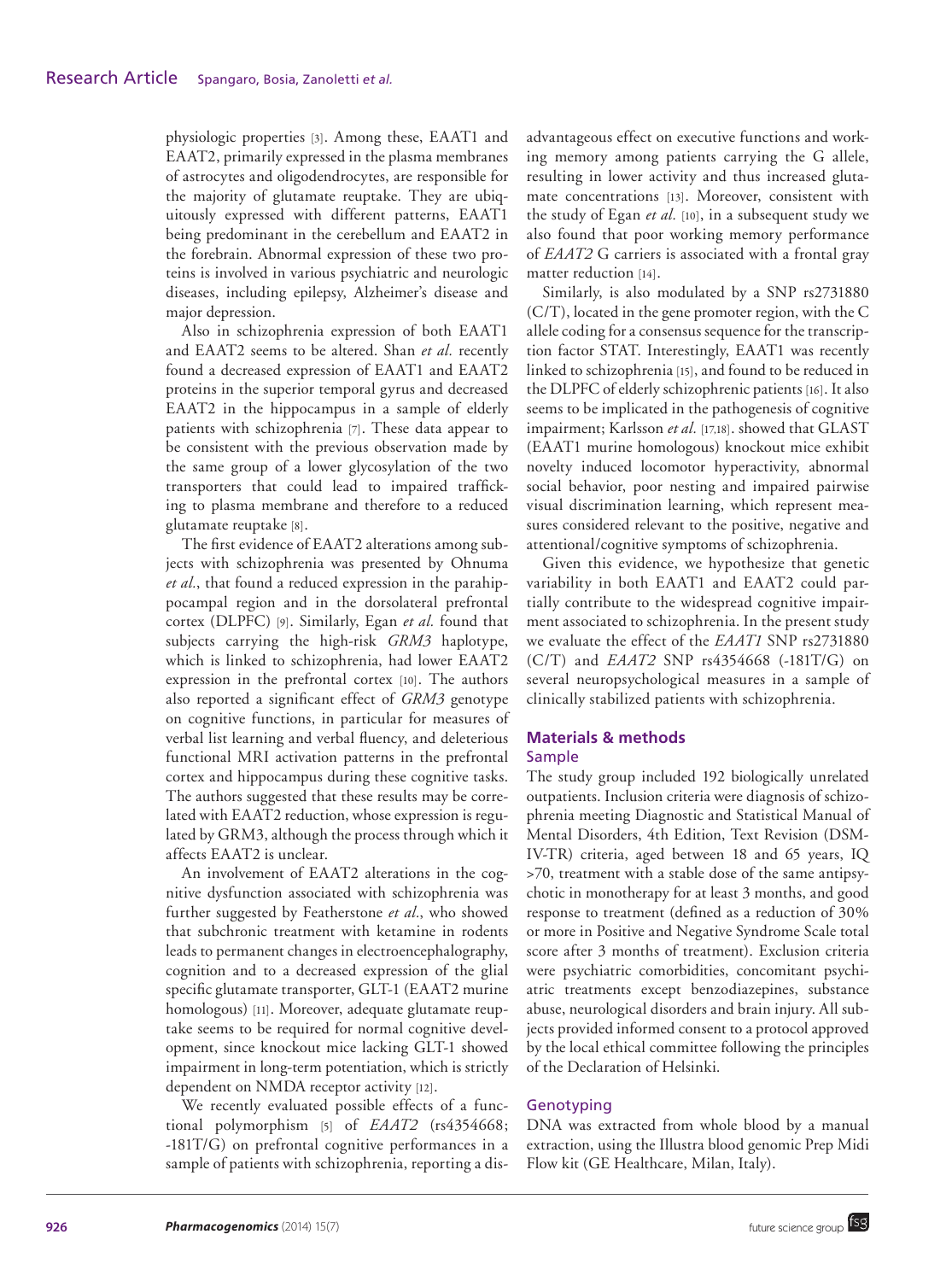To identify the *SLC1A2* (*EAAT2*) polymorphism rs4354668 T/G (DNA forward strand), a standard PCR was carried out with the following primers: 5´-GCC ACC TGT GCT TTG CTG-3´ and 5´-TGA TGT CAG CTC TCG ACG AA-3´. The PCR was carried out in a 10 μl volume containing 150 ng genomic DNA, 1 μl of 1× Hot Master Taq Buffer with Mg<sup>2+</sup> (Eppendorf, Milan, Italy), 0.1 μl of each primer (50 μM], 1 μl of deaza-dNTPs (10 mM), 0.5 μl of dimethyl sulfoxide (DMSO) solution (Sigma-Aldrich, Milan, Italy) and 0.1 μl of Hot Master Taq (5U/μl; Eppendorf). After an initial step of 5 min at 94°C, 35 cycles of amplification (35 s at 94°C, 35 s at 58 C, 45 s at 70°C) and a final extension step of 10 min at 70°C were performed. An aliquot of PCR product was digested using *Msp*I (20 U/μl; New England Biolabs, England, UK) and incubated at 37°C for 8 h; fragments were separated in agarose gels. Depending on the presence of two or three restriction *Msp*I sites, either three fragments (allele T) or four fragments (allele G) were produced.

To identify the *SLC1A3* (*EAAT1)* polymorphism rs2731880 C/T (DNA forward strand), a standard PCR was performed with the following primers: 5´-TGT AAA TTC GGC CCC TAC TG-3´ and 5´-GGC CCA ACA GAA GGT TAT GA-3´. The PCR was carried out in a 10 μl volume containing 150 ng genomic DNA, 1 μl of 1× Hot Master Taq Buffer with Mg++ (Eppendorf), 0.1 μl of each primer (50 μM), 1 μl of dNTPs (200 μM) and 0.1 μl of Hot Master Taq (5U/μl; Eppendorf). After an initial step of 3 min at 94°C, 35 cycles of amplification (30 s at 94°C, 20 s at 58°C, 30 s at 70°C) and a final extension step of 10 min at 70°C were performed. The amplified fragment was then purified by Multi-Screen Colum Loader (Millipore, Milan, Italy), filled up and packaged with Sephadex G-50 (Sigma-Aldrich) to remove residual PCR reagents.

An aliquot of purified PCR product was then used to perform sequencing reaction, using DYEnamic ET Dye Terminator Cycle Sequencing Kit (GE Healthcare, Milan, Italy). In its turn, sequencing reaction product was purified following the abovementioned protocol, to remove excess fluorescent dyes not incorporated into the DNA fragment and then loaded onto a 48 capillaries genetic analyzer (MegaBace 500, GE Healthcare, Milan, Italy).

### Assessment

Basic clinical and demographic data were collected from clinical records.

Psychopathology was assessed by means of the Positive and Negative Syndrome Scale for Schizophrenia [19], administered by a trained psychiatrist. Neuropsy-

chological performances were assessed by means of the Wechsler Adult Intelligence Scale-Revised (WAIS-R) for estimation of overall intellectual functioning; Wisconsin Card Sorting Test (WCST) for evaluation of executive functions; Continuous Performance Test (CPT), for the evaluation of attention; N-back test, for evaluation of working memory; Brief Assessment of Cognition in Schizophrenia (BACS), a broad battery evaluating several domains of cognition (verbal memory, working memory, psychomotor speed and coordination, selective attention, semantic fluency, letter fluency and executive functions). Normative Italian adjusted scores [20] were used for the BACS subtests. All test were administered by a trained psychologist.

### Data analysis

Demographic and clinical characteristics were analyzed for group differences with Analysis of Variance (ANOVA) and  $\chi^2$  test (for dichotomic variables). ANOVA was also performed in order to evaluate differences in cognitive performances among genotype groups considering the scores of neuropsychological evaluations as dependent variables and *EAAT1–2* genotypes as categorical factors.

### **Results**

The sample was composed of 192 patients, 129 males and 63 females. There were no differences in gender distribution between genotype groups  $(\chi^2$  not significant [ns]). DNA analysis showed the following allelic distributions: for *EAAT2*, 73 patients T/T, 79 T/G and 40 G/G, in Hardy–Weinberg equilibrium; for *EAAT1*, 52 patients T/T, 95 T/C and 45 C/C, in Hardy–Weinberg equilibrium. For analysis we grouped *EAAT2* subjects homozygous for the T allele versus carriers of the G allele, as previously reported in other studies [13]. Similarly, *EAAT1* patients were divided into C carriers versus subjects homozygous for the T allele.

Table 1 shows demographic and clinical variables of the sample. No significant differences were found for any of the variables considered between groups. The antipsychotic treatment was distributed as follows: 46% of patients was taking clozapine, 29% risperidone, 17% haloperidol and 8% other treatments (olanzapine, thioridazine, aripiprazole and fluphenazine). The antipsychotic treatments were homogeneously distributed, without significant differences between genotype groups  $(\chi^2 \text{ ns})$ .

As previously observed in an independent sample [5], ANOVA showed significant differences among the *EAAT2* genotype groups at WCST for the number of categories ( $F = 5.46$ ,  $p = 0.021$ ), a measure of executive functions more specifically related to abstract thinking, and at N-Back for measures of 1-back ( $F = 7.79$ ,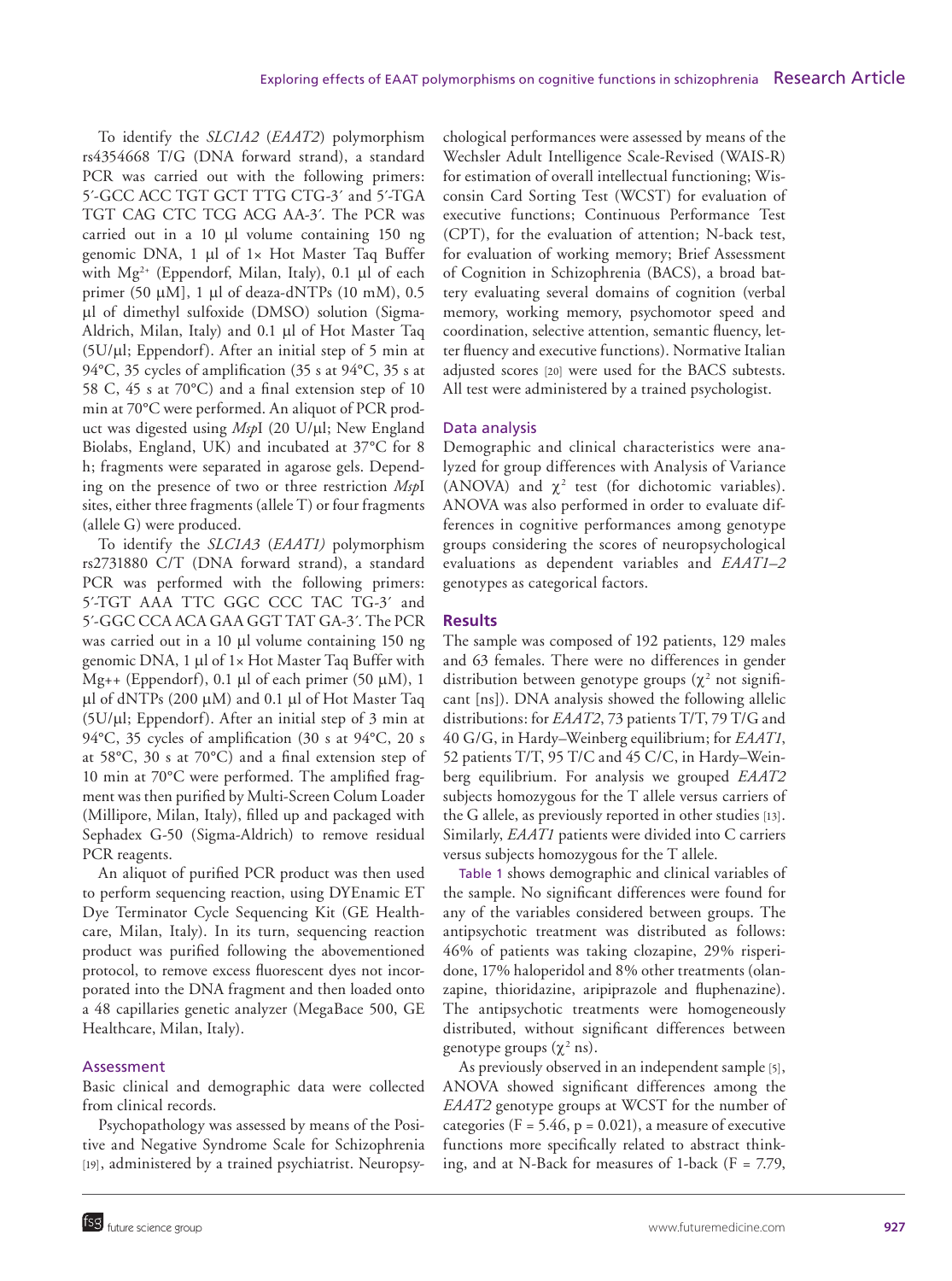| Table 1. Demographic and clinical variables of the sample.                              |             |                           |
|-----------------------------------------------------------------------------------------|-------------|---------------------------|
|                                                                                         | <b>Mean</b> | <b>Standard deviation</b> |
| Age                                                                                     | 40.9        | 9.42                      |
| Years of education                                                                      | 11.27       | 2.69                      |
| Onset                                                                                   | 23.01       | 5.57                      |
| Duration of illness                                                                     | 18.26       | 7.63                      |
| PANSS total score                                                                       | 71.84       | 20.28                     |
| PANSS positive                                                                          | 15.77       | 5.84                      |
| <b>PANSS negative</b>                                                                   | 20.86       | 7.29                      |
| PANSS general                                                                           | 35.19       | 10.26                     |
| <b>WAIS-R Total IO</b>                                                                  | 82.46       | 11.44                     |
| PANSS: Positive and Negative Syndrome Scale: WAIS-R: Wechsler Adult Intelligence Scale- |             |                           |

PANSS: Positive and Negative Syndrome Scale; WAIS-R: Wechsler Adult Intelligence Scale-**Revised** 

> $p = 0.006$ ) and 2-back (F = 5.71,  $p = 0.018$ ). Results showed that patients carrying the G allele performed significantly worse than T/T subjects at WCST and N-Back.

> ANOVA also evidenced significant differences among *EAAT1* genotype groups at CPT (number of hits task) ( $F = 10.45$ ,  $p = 0.002$ ), WCST preservative errors ( $F = 3.91$ ,  $p = 0.049$ ) and BACS measures of verbal fluency ( $F = 5.25$ ,  $p = 0.024$ ) and verbal memory  $(F = 5.35, p = 0.022)$ , in favor of the C carriers. Significant results for *EAAT1* and *EAAT2* genotypes are represented in Figure 1 & Figure 2, respectively.

### **Discussion**

In this study we investigated possible influences of *EAAT1* SNP rs2731880 (C/T) and of *EAAT2* SNP rs4354668 (-181 T/G) on cognitive functions in a sample of patients affected by schizophrenia, a disease characterized by wide and heterogeneous cognitive deficits that are recognized as cardinal features of the illness and critical determinants of quality of life and functioning [21].

We observed worst executive functions (WCST, preservative errors), verbal fluency and verbal memory (BACS) performances in subjects homozygous for the *EAAT1* T allele, compared with the C carrier group. Moreover, we confirmed our previous report of better executive functions (WCST, number of categories) and working memory (N-back: 1-back, 2-back) performances among patients homozygous for the *EAAT2* T allele, compared with G carriers.

Since both *EAAT1* T allele and *EAAT2* G allele are related to a lower expression [7–9,16], these results suggest that impaired activity and expression of glutamate transporters is associated with a disadvantageous effect on core cognitive functions that mainly depend on prefrontal cortex activity, therefore contributing to the emergence of individual differences among patients

with schizophrenia. The observation of an involvement of separate cognitive tasks by the two polymorphisms may be owing to the different cortical expression of the transporters.

We could hypothesize that the presence of the disadvantageous alleles could determine a threefold effect on cognitive functions, probably acting in synergy. Indeed, a lower EAAT expression could lead on one side to an inefficient energy metabolism due to an impaired glutamate recycling and the consequent increased glucose consumption. As a matter of fact, a disruption of this pathway is suggested by the finding of greater activity of phosphate-activated glutaminase, the major enzyme responsible for the conversion of glutamine to glutamate, in DLPFC and thalamus of patients with schizophrenia [22]. This hypothesis is also consistent with the study of Egan *et al.*, who previously found a relatively deleterious activation functional MRI patterns in the prefrontal cortex among subjects carrying the high-risk *GRM3* haplotype [10].

On the other hand, a lower transporter activity could also contribute to a disturbance of the buffering control mechanisms necessary to prevent glutamate exicitoxicity [6], leading therefore to neuronal damage with a consequent disadvantageous effect on cognitive functions, as suggested by our recent data of association between poor working memory performance and gray matter reduction among *EAAT2* G carriers [14]. Moreover, besides the excitotoxic activity, an excess of glutamate in the synaptic cleft would cause an extrasynaptic glutamate release with redistribution of glutamate transporters and loss of input specificity [23].

Even though these hypotheses are only speculative and based on preliminary data, these results suggest that EAATs inefficiency may represent a target of interest for development of pharmacological strategies aimed to improve cognitive performances by compensating the impaired glutamate reuptake. To date selective enhancers of EAAT1–2 activity and/or expression haven't yet been developed but different substances were found to collaterally raise glutamate reuptake by increasing EAATs expression, such as riluzole, the group II mGluR agonist 4-aminopyrrolidine-2,4-dicarboxylate (APDC) and ceftriaxone [24]. Interestingly, Beller *et al.* recently evaluated the rate of glutamate uptake and neuroprotection in cell culture models of glutamate excitotoxicity treated with ceftriaxone and APDC [25]. They reported significant increase of glutamate uptake and decreased neuronal death associated with an elevation of EAAT1–2 protein levels, therefore supporting the hypothesis of a potential neuroprotective effect of EAAT enhancers that may also have posi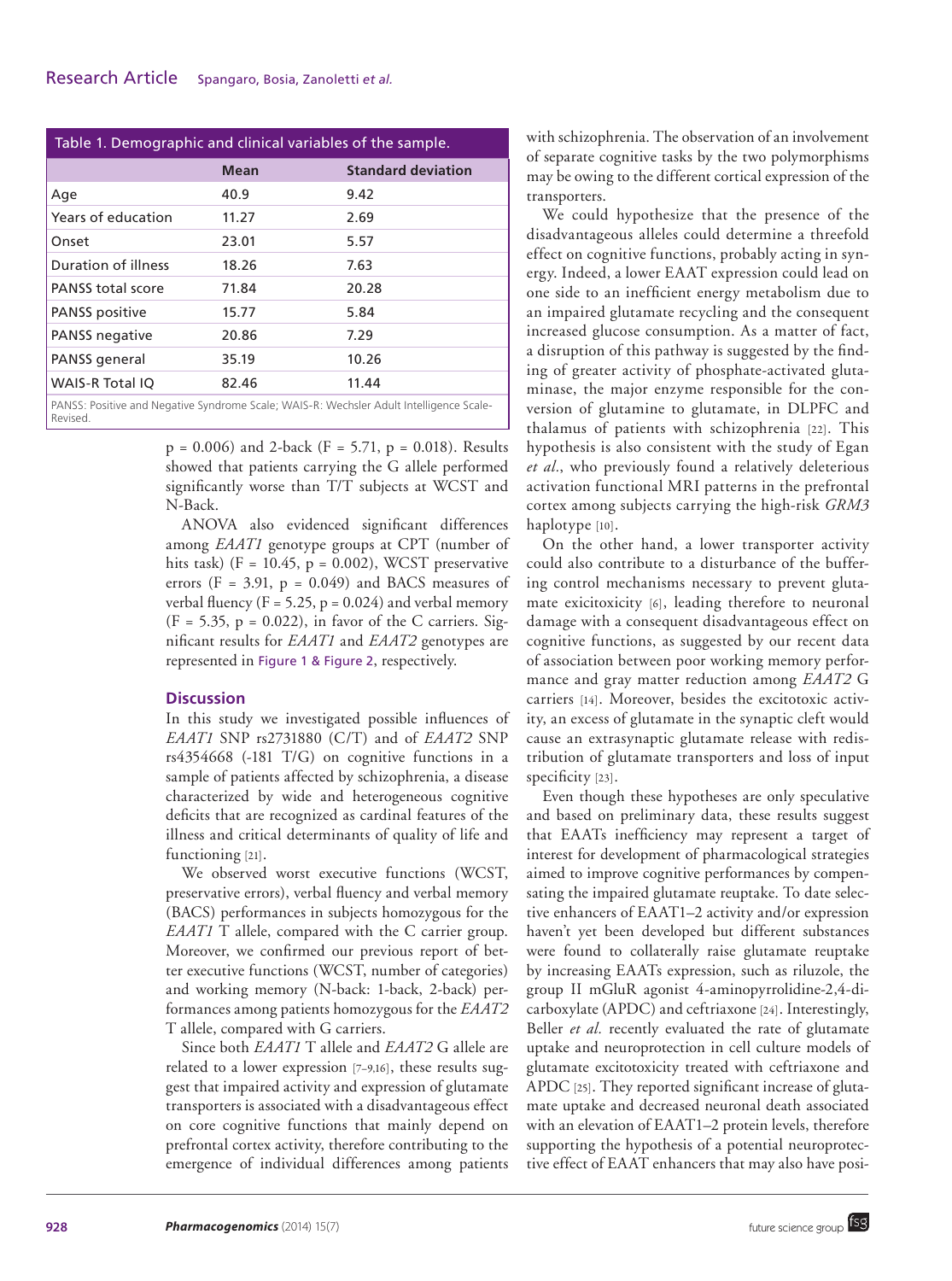tive repercussions on cognitive functioning. Thus, a thorough study of EAAT pathways and interactions appears to be crucial in order to better understand the mechanisms underlying these processes and identify potential new molecules and targets for more selective pharmacological approaches.

The results of this study are preliminary and need to be replicated by future and larger studies that may also include a group of healthy controls in order to observe if the polymorphisms only affect cognitive functioning of patients with schizophrenia or can also influence neurocognitive processes among unaffected subjects. Moreover, brain imaging studies should be helpful in order to individuate possible neuroanatomical and neurofunctional correlates of EAAT polymorphisms. Another interesting development is represented by the analysis of interactions of glutamate transporters with pharmacological treatments. In particular clozapine was found to decrease expression of EAAT interacting proteins with possible neurofunctional implications [26].

Finally, an evaluation of the environmental influences on genotype effect could represent an interesting development of this study. It is important to remember that cognitive functions are based on the interaction between several neurobiological pathways and other occult variables, therefore a thorough study of EAAT1–2 pathways and interactions is necessary to obtain a more precise estimate of association between genotype and specific neurocognitive abilities.

### **Conclusion**

In conclusion, in this study we investigated the effect of *EAAT1* SNP rs2731880 (C/T) and of *EAAT2* SNP rs4354668 (-181 T/G) on cognitive performances in a sample of clinically stabilized schizophrenic patients. We reported a disadvantageous effect among patients carrying the *EAAT1* T allele and *EAAT2* G allele, which are associated with lower transporter expression and higher glutamate levels. These results are preliminary and need to be replicated; however, they suggest that EAAT inefficiency may represent a tar-



**Figure 1. EAAT1: significant results. (A)** CPT number of hits (F = 10.45, p = 0.002), **(B)** WCST preservative errors (F = 3.91, p = 0.049) and **(C)** BACS measures of verbal fluency (F = 5.25, p = 0.024) and verbal memory (F = 5.35, p = 0.022) for *EAAT1* T/T and C carrier groups. Subjects homozygous for the *EAAT1* T allele performed significantly worst than C carriers.

BACS: Brief Assesment of Cognition in Schizophrenia; CPT: Continuous Performance Test; WCST: Wisconsin Card Sorting Test.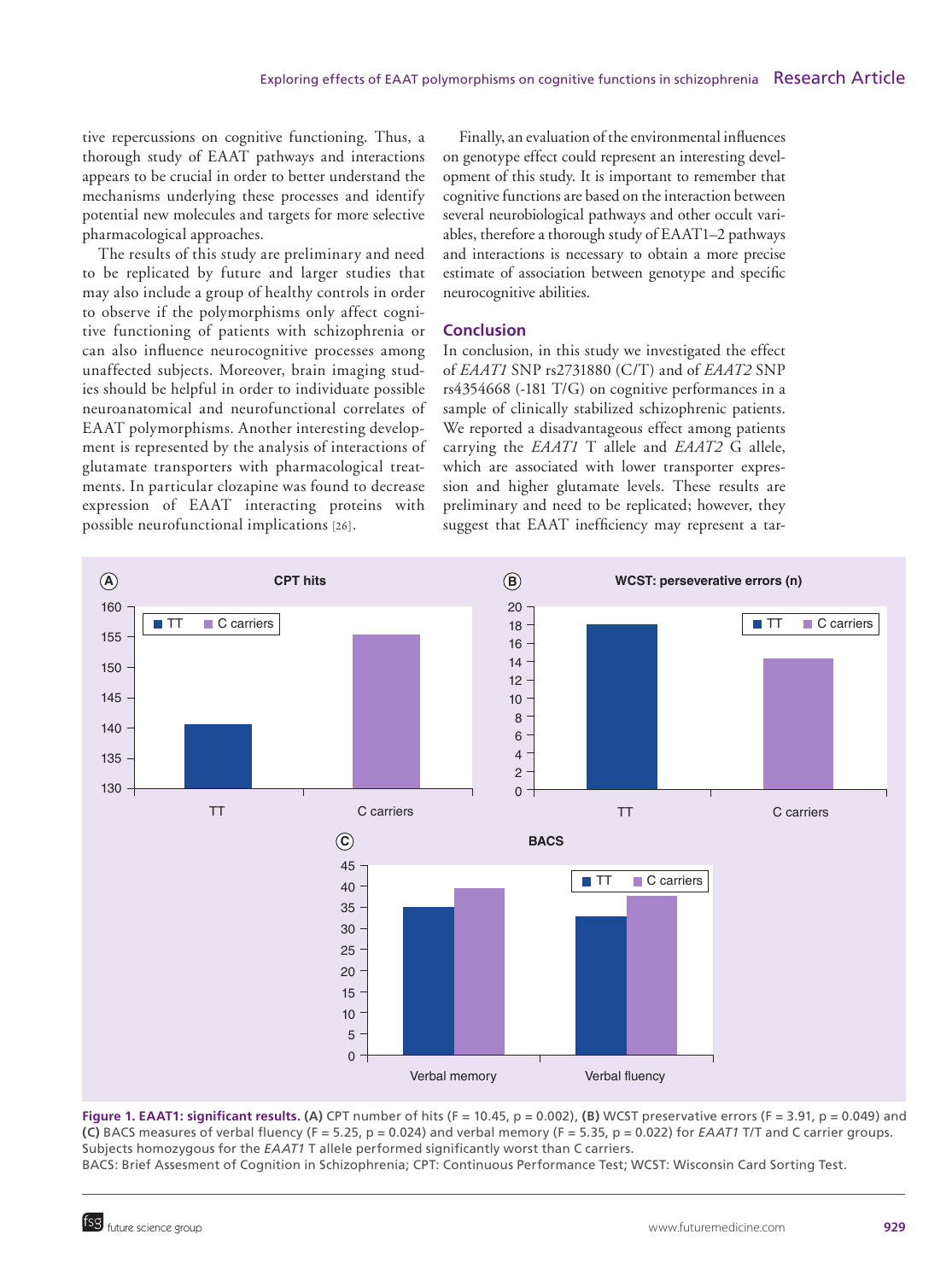## Research Article Spangaro, Bosia, Zanoletti *et al.*



**Figure 2. EAAT2: significant results. (A)** WCST number of categories completed (ANOVA: F = 5.46, p = 0.021) and **(B)** N-back performances (ANOVA: 1-back: F = 7.79, p = 0.006; 2-back: F = 5.71, p = 0.018) for *EAAT2* T/T and G carrier groups. Subjects homozygous for the *EAAT2* T allele performed significantly better than G carriers. WCST: Wisconsin Card Sorting Test.

get of interest for the development of pharmacological strategies aimed to improve cognitive performances by compensating the impaired glutamate reuptake.

#### **Future perspective**

A confirmation of an association between cognitive functions and impaired glutamate reuptake in separate and larger sample groups could find different future applications.

Indeed, it would contribute to the development of individualized treatments for patients that would most benefit from cognitive enhancements, such as neurocognitive remediation programs, transcranial directcurrent stimulations or adjunctive pharmacological treatments, taking into account the specific cognitive deficits related to the different genotypes of interest. Patients with impaired EAAT activity may benefit from treatments with EAAT enhancers such as ceftriaxone, which has shown encouraging results among murine

studies, assessable through double blind clinical trials. In this view, the identification of predictive factors of treatment efficacy would also be of great interest.

Moreover, besides schizophrenia, a thorough study of EAAT pathways and interactions would also be helpful in order to better analyze the cognitive impairment that involves other neuropsychiatric disorders such as bipolar disorder, dementia and neurodegenerative diseases.

Finally, literature suggests that EAAT inefficiency may represent a feature of schizophrenia at large. If supported by consistent results, this could represent the starting input for the development of selective pharmacological EAAT enhancers aimed to remediate the cognitive deficit of schizophrenia.

### Financial & competing interests disclosure

The authors have no relevant affiliations or financial involvement with any organization or entity with a financial

#### Executive summary

#### **Background**

- • The excitatory amino acid transporters, EAAT1 and EAAT2, are responsible for the majority of glutamate uptake in the CNS.
- • EAATs are crucial for cerebral energy metabolism and prevent glutamate excitotoxicity and neuronal cell death.
- EAAT1-2 are downregulated in schizophrenia.
- • Cognitive deficit is a core symptom of schizophrenia and a critical determinant of quality of life and functioning.

#### **Results**

- *EAAT2* rs4354668 and *EAAT1* rs2731880 affect cognitive functions in schizophrenia.
- • *EAAT1* T allele and *EAAT2* G allele are associated with lower expression and impaired cognitive functions. **Discussion**
- • Enhancement of EAAT1–2 expression leads to increased glutamate uptake and decreased neuronal death.
- EAAT1–2 inefficiency may represent a target for development of pharmacological agents aimed to improve cognitive performances by compensating for the impaired glutamate reuptake.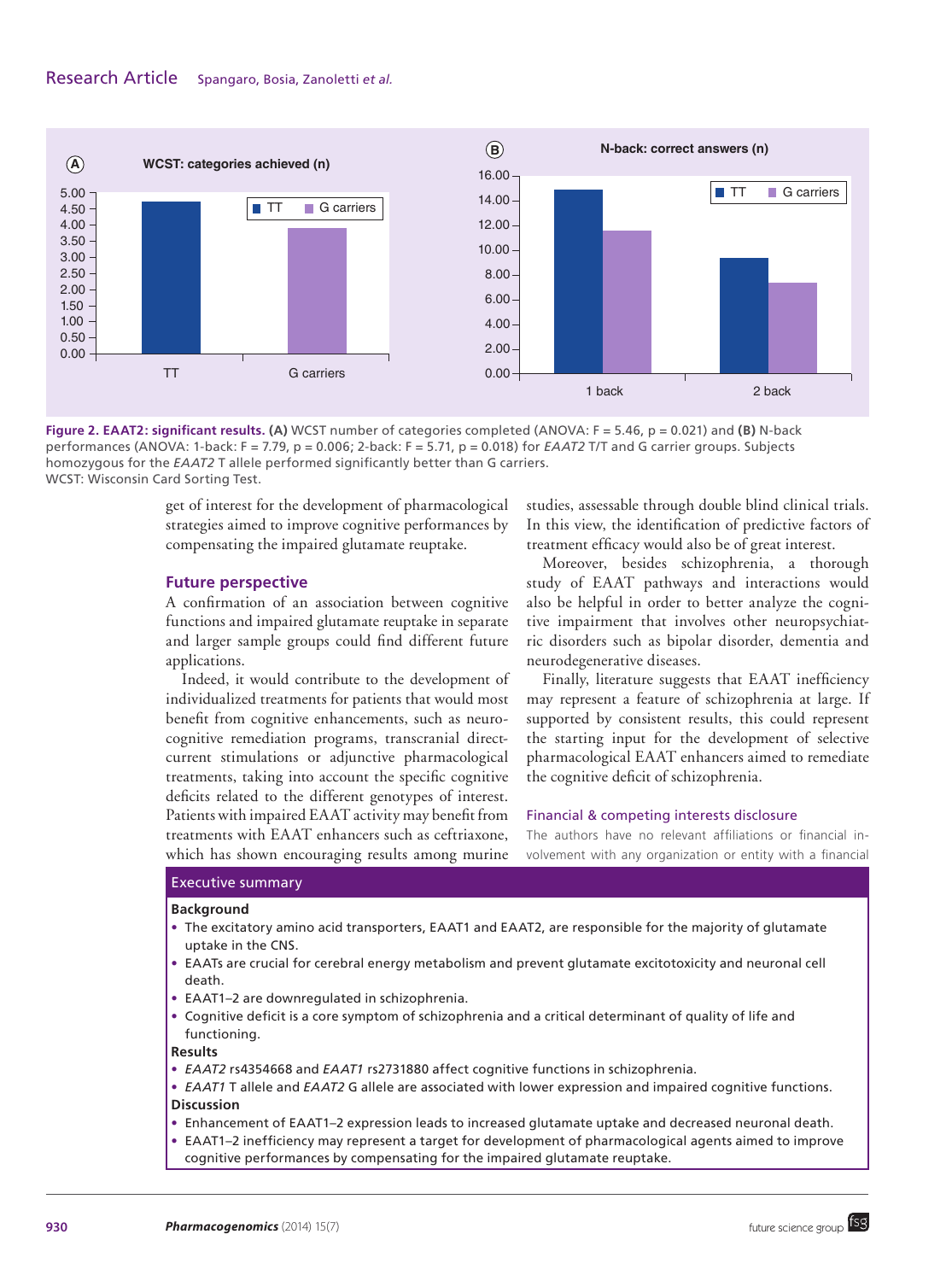interest in or financial conflict with the subject matter or materials discussed in the manuscript. This includes employment, consultancies, honoraria, stock ownership or options, expert testimony, grants or patents received or pending, or royalties.

No writing assistance was utilized in the production of this manuscript.

### **References**

Papers of special note have been highlighted as: • of interest; •• of considerable interest

- Javitt DC, Zukin SR, Heresco-Levy U, Umbricht D. Has an angel shown the way? Etiological and therapeutic implications of the PCP/NMDA model of schizophrenia. *Schizophr. Bull.* 38(5), 958–966 (2012).
- 2 Wang M, Wong AH, Liu F. Interactions between NMDA and dopamine receptors: a potential therapeutic target. *Brain Res.* 1476, 154–163 (2012).
- 3 Kim K, Lee SG, Kegelman TP *et al.* Role of excitatory amino acid transporter-2 (EAAT2) and glutamate in neurodegeneration: opportunities for developing novel therapeutics. *J. Cell. Physiol.* 226(10), 2484–2493 (2011).
- **Focuses on excitatory amino acid transporter (EAAT)-2, addressing the role of EAAT2 dysfunction in the development of severe neurodegenerative diseases.**
- Tzingounis AV, Wadiche JI. Glutamate transporters: confining runaway excitation by shaping synaptic transmission. *Nat. Rev. Neurosci.* 8(12), 935–947 (2007).
- 5 Spangaro M, Bosia M, Zanoletti A *et al.* Cognitive dysfunction and glutamate reuptake: effect of *EAAT2* polymorphism in schizophrenia. *Neurosci. Lett.* 522(2), 151–155 (2012).
- **First study to evaluate the effect of** *EAAT2* **polymorphism on cognition in schizophrenia.**
- 6 Wang Y, Qin ZH. Molecular and cellular mechanisms of excitotoxic neuronal death. *Apoptosis* 15(11), 1382–1402 (2010).
- Shan D, Lucas EK, Drummond JB, Haroutunian V, Meador-Woodruff JH, McCullumsmith RE. Abnormal expression of glutamate transporters in temporal lobe areas in elderly patients with schizophrenia. *Schizophr. Res.* 144(1–3), 1–8 (2013).
- **Shows abnormal expression of astroglial glutamate transporters in temporal lobe areas in schizophrenia. These findings indicate a critical role for glial glutamate reuptake in severe mental illness and suggest that elements of the glutamate reuptake pathway may be high yield targets for development of novel drug treatment.**
- 8 Bauer D, Haroutunian V, Meador-Woodruff JH, McCullumsmith RE. Abnormal glycosylation of EAAT1 and EAAT2 in prefrontal cortex of elderly patients with schizophrenia. *Schizophr. Res.* 117(1), 92–98 (2010).
- 9 Ohnuma T, Suzuki T, Arai H. Hypothesis: minimal changes in neural transmission in schizophrenia: decreased glutamatergic and GABAergic functions in the prefrontal cortex. *Prog Neuropsychopharmacol Biol Psychiatry.* 29(6), 889–894 (2005).

### Ethical conduct of research

The authors state that they have obtained appropriate institutional review board approval or have followed the principles outlined in the Declaration of Helsinki for all human or animal experimental investigations. In addition, for investigations involving human subjects, informed consent has been obtained from the participants involved.

- 10 Egan MF, Straub RE, Goldberg TE *et al.* Variation in GRM3 affects cognition, prefrontal glutamate, and risk for schizophrenia. *Proc. Natl Acad. Sci. USA* 101(34), 12604–12609 (2004).
- 11 Featherstone RE, Liang Y, Saunders JA, Tatard-Leitman VM, Ehrlichman RS, Siegel SJ. Subchronic ketamine treatment leads to permanent changes in EEG, cognition and the astrocytic glutamate transporter EAAT2 in mice. *Neurobiol. Dis.* 47(3), 338–346 (2012).
- 12 Scimemi A, Tian H, Diamond JS. Neuronal transporters regulate glutamate clearance, NMDA receptor activation, and synaptic plasticity in the hippocampus. *J. Neurosci.* 29(46), 14581–14595 (2009).
- 13 Mallolas J, Hurtado O, Castellanos M *et al.* A polymorphism in the *EAAT2* promoter is associated with higher glutamate concentrations and higher frequency of progressing stroke. *J. Exp. Med.* 203(3), 711–717 (2006).
	- **First study to report a functional effect of the** *EAAT2* **polymorphism.**
- 14 Poletti S, Radaelli D, Bosia M *et al.* Effect of glutamate transporter *EAAT2* gene variants and gray matter deficits on working memory in schizophrenia. *Eur. Psychiatry*29(4), 219–225 (2013).
- 15 Walsh T, McClellan JM, McCarthy SE *et al.* Rare structural variants disrupt multiple genes in neurodevelopmental pathways in schizophrenia. *Science* 320(5875), 539–543  $(2008)$
- 16 Bauer D, Gupta D, Harotunian V, Meador-Woodruff JH, McCullumsmith RE. Abnormal expression of glutamate transporter and transporter interacting molecules in prefrontal cortex in elderly patients with schizophrenia. *Schizophr. Res.* 104(1–3), 108–120 (2008).
- 17 Karlsson RM, Tanaka K, Heilig M, Holmes A. Loss of glial glutamate and aspartate transporter (excitatory amino acid transporter 1) causes locomotor hyperactivity and exaggerated responses to psychotomimetics: rescue by haloperidol and metabotropic glutamate 2/3 agonist. *Biol. Psychiatry* 64(9), 810–814 (2008).
- 18 Karlsson RM, Tanaka K, Saksida LM, Bussey TJ, Heilig M, Holmes A. Assessment of glutamate transporter GLAST (EAAT1)-deficient mice for phenotypes relevant to the negative and executive/cognitive symptoms of schizophrenia. *Neuropsychopharmacology* 34(6), 1578–1589 (2009).
- **First study to evaluate in animal models the effect of EAAT1 deficiency on behavioral measures, relevant to schizophrenia.**
- 19 Kay SR, Fiszbein A, Opler LA. The positive and negative syndrome scale (PANSS) for schizophrenia. *Schizophr. Bull.* 13(2), 261–276 (1987).